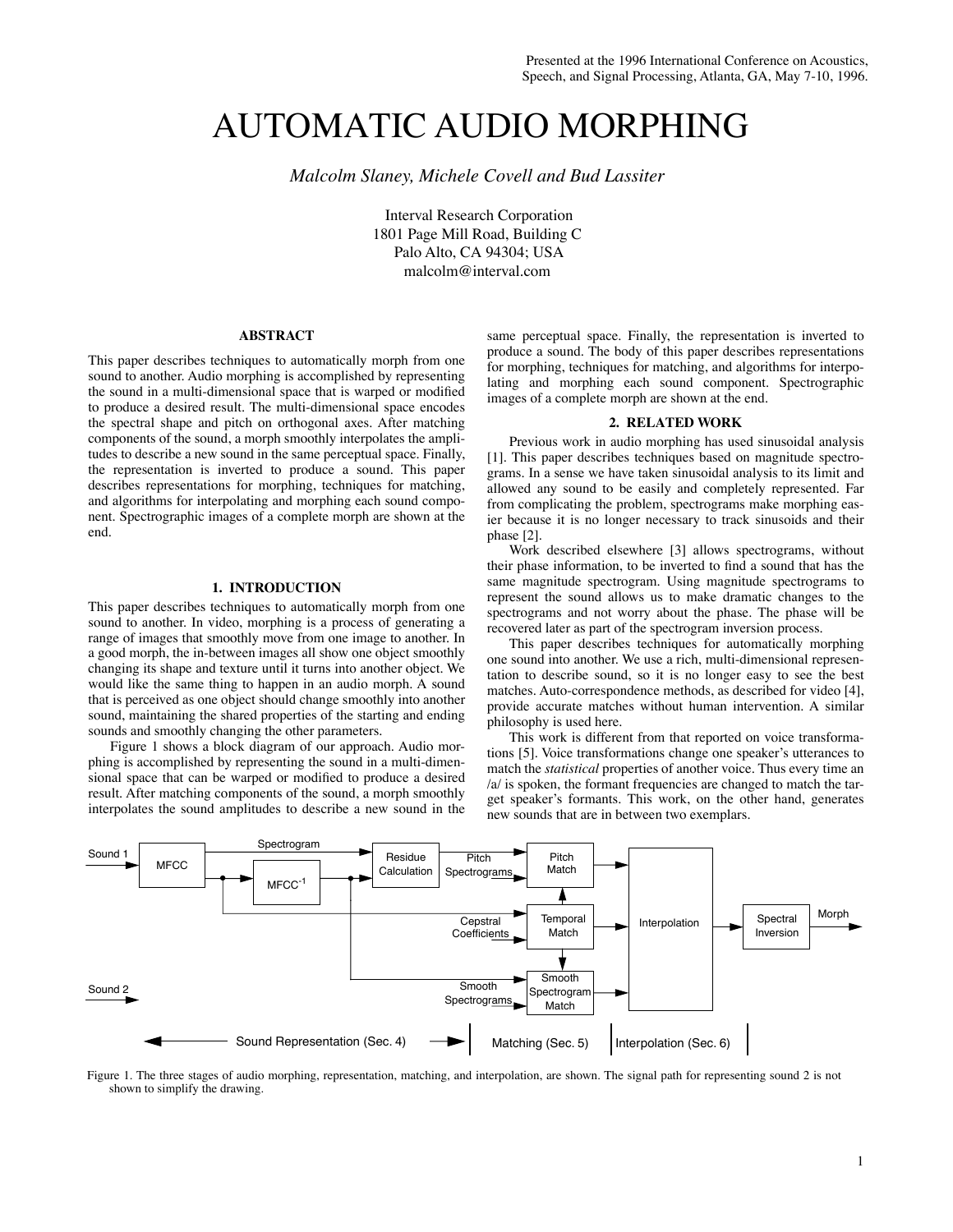

Figure 2. These three magnitude spectrograms show simple spectrogram morphs. The left example shows a cross-fade between /a/ and  $\tilde{di}$ . The middle example shows a cross-fade between two  $\alpha$ 's at different pitches. The lines crossing near the middle cause the morph to be perceived as two sounds. The right example shows the same start and end as the middle example, but the harmonics are aligned before cross-fading. The pitch splitting is fixed, but the formant frequencies have moved.

# **3. TEMPORAL ASPECTS OF AUDIO MORPHING**

Time is a special component of sound. Sound does not exist without time. This simplifies audio morphing because sounds that happen at the same time are perceived together. Thus an audio morph should keep simultaneous components of a sound aligned in time throughout the morph. This means that, unlike image morphing, an important dimension of sound, the timing, can be considered independently of the other sound dimensions. The morphs described here consider time separate from the other dimensions of the auditory signal. As will be shown, the separability of the temporal dimension simplifies all aspects of audio morphing.

Time complicates other aspects of audio morphing. Most importantly, there are three kinds of audio morphing. In the simplest case, the two sounds are stationary and we can describe the sounds as points in a high-dimensional space. The dimensions of this space include spectral shape, pitch, rhythm and any other perceptually relevant (and quantifiable) auditory dimensions. We morph between the two sounds by tracing a path between the two points in an appropriately warped space. This is directly analogous to the image morphing case. In the simplest form, a steady vowel morphs into a single note from an oboe.

The second kind of morph is between moving objects. The morph starts with the characteristics of the first sound and slowly changes to have all the characteristics of the second. This is directly analogous to morphing between videos of two different objects.

Finally, there is a unique kind of audio morph which is generated by smoothly changing a repetitive sequence of sounds. The word xxx changes to yyy in a sequence of steps. Each step is small and in the middle of the sequence the word sounds like something in between xxx and yyy. The result is a cyclostationary morph. It is cyclic because we play the sound repetitively to affect the morph. It is stationary since each sound instance is a completely stationary (no change) example of the range of in-between sounds.

## **4. REPRESENTATIONS**

A proper representation of sound is key. In video, a retinotopic image is natural and easy for humans to change. There is no obvious choice for audio. Conventional spectrograms can represent any sound, but cross-fading spectrograms does not produce convincing morphs.

The problems with spectrograms are illustrated in the three examples of Figure 2. In these examples, magnitude spectrograms of two vowels are interpolated. A short section of the original voice with vibrato is included at the beginning and end of the spectrogram to provide context. The middle of the spectrogram shows the morph.

In the first example, the singer's /a/ is cross-faded to her /i/. The morph is convincing because the pitch is similar across the morph.

In the second example, the morphed sound has two separate pitches, causing the sound to be perceived as two different auditory objects, and destroying the illusion of a continuous morph. Finally, by scaling the frequencies of the spectrogram, much like sinusoidal analysis would do, interpolation can be done across different pitches to produce a proper morph. However, this simple scaling does not work if there are drastic pitch changes because formants move with the harmonics.

We would like a multi-dimensional representation of sound where each dimension is independent and salient. Then we could morph the sound by simple interpolation in this ideal space. Instead, this work approximates the ideal by decomposing the sound into a smooth spectrogram that represents the broad spectral shape, and a second "pitch" spectrogram that encodes the pitch and voicing of the sound.

We use mel-frequency cepstral coefficients (MFCC) to model part of the sound [6]. Cepstral coefficients are a type of homomorphic processing which allows us to separate the broad spectral characteristics of the sound from the pitch and voicing information. The MFCC coefficients are used in the initial temporal matching and to compute the smooth spectrogram.

MFCC is computed by resampling a conventional magnitude spectrogram to match critical bands as measured by auditory perception experiments. After computing logarithms of the filter-bank outputs a low-dimensional cosine transform is computed.

The MFCC representation is inverted to generate a smooth spectrogram for the sound. After applying the cosine transform again and undoing the logarithm we have a smooth estimate of the filter-bank output. The filter-bank output is then reinterpolated to get a spectrogram. The logarithmic transform and low quefrency cosine transform serve to filter out the pitch information in the spectrogram. MFCC is good at modeling the overall spectral shape, but it doesn't include pitch. When we invert MFCC we get a rough approximation of the spectrogram, but without the pitch information.

It would be nice if we could summarize all the information about pitch with a small number of scalars and then smoothly vary these numbers to get intermediate excitations. For example, we might use one number for the pitch and one to indicate the amount of voicing. Unfortunately, this type of summarization is not sufficient as is seen in speech compression systems. Simple LPC systems suffer from objectionable inaccuracies in the excitation. To provide acceptable reconstructions, a large codebook is needed to summarize the possible residues.

In audio morphing we use a spectrogram of the residue to code the pitch and voicing in the acoustic signal. A conventional shorttime spectrogram  $S(\omega, t)$  encodes all the information in the signal and the smooth spectrogram  $S_s(\omega, t)$  describes the overall spectral shape. Dividing the short-time spectrogram,  $S$ , by the smooth spectrogram,  $S_s$ , gives us a "pitch" or residual spectrogram, ram,  $S_s$ , gives us a "pitch" or residual spectrogram,<br>, which describes the pitch and voicing information in the sound. The smooth and pitch spectrograms form the basis of our morphing techniques and are illustrated in Figure 3. We recover the original spectrogram by multiplying the pitch and smooth spectrograms together.  $S_p(\omega, t)$ 

#### **5. MATCHING**

Matching is necessary so that we know which features of the first sound correspond to any particular feature of the second. Often a feature has moved and to affect a morph we need to slowly move the feature from where it is in the first sound to its position in the second. There are many ways to perform the matching. Dynamic time warping and harmonic alignment are used to match features in audio morphing.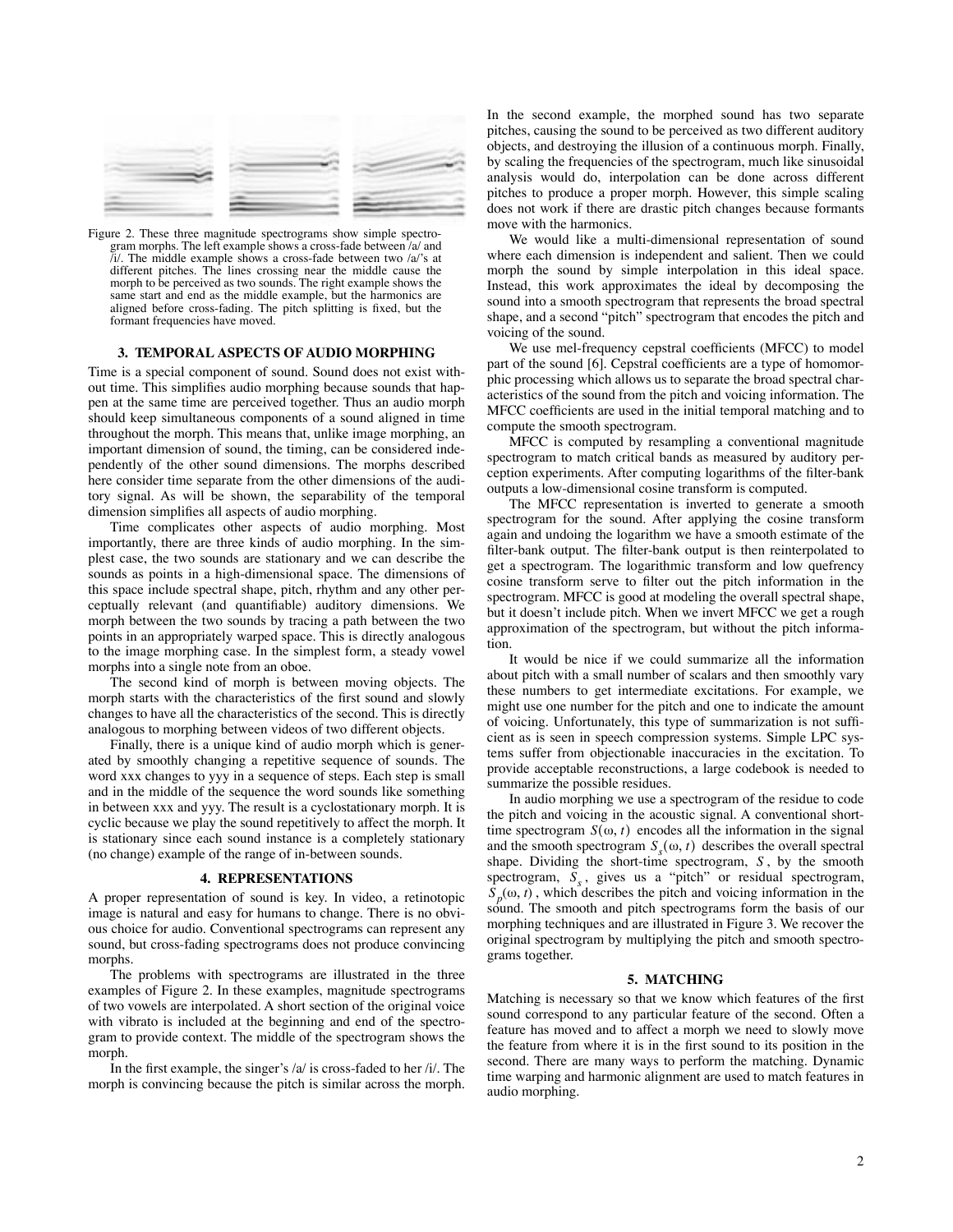

Figure 3. A smooth spectrogram for the word "corner" is shown on the left. Its pitch spectrogram is shown on the right. The smooth spectrogram encodes the broad spectral shapes and the pitch and voicing is encoded in the pitch spectrogram.

Dynamic Time Warping (DTW) is used to find the best temporal match between the two sounds. Over the course of the morph, we want features that are common to both sounds to remain relatively fixed in time. MFCC is often used in modern speech recognition systems as a distance metric and is used here for the same purpose. Using DTW allows us to calculate the best match between the two sounds so that later spectral stages have less work.

Audio morphs with different properties are created with different matching functions. In morphing between two versions of the same song, the melody is important. The temporal matching is done with a distance metric based on the dominant pitch. For other music (i.e. rap) we will want to consider the underlying rhythm.

In this work we have represented pitch and voicing information as a spectrogram. In a pitch spectrogram the pitch information in the sound is visible as a series of peaks. The spacing of the peaks is proportional to the pitch. When the sound is unvoiced the peaks disappear and the "pitch spectrum" is flat.

To smoothly morph the pitch spectrogram we need to match the pitch, if present, and then cross-fade the amplitude at each frequency. Unfortunately, the pitch might be absent or difficult to find at each point. We also have to deal with times when one sound has a pitch and the other doesn't. When there is a pitch, we want to match it in the two sounds, otherwise we want to cross-fade the noise.

To solve this problem we estimate a pitch for the entire utterance. We use a combination of a conventional pitch scheme and dynamic programming to find a "pitch" everywhere. The basic pitch algorithm (autocorrelation of the peak enhanced waveform) produces many possible pitch peaks. It is difficult to know, without more information, which is the best pitch.

Secrest and Doddington [7] propose using dynamic programming to estimate a pitch that fits the available data (the peaks in the pitch spectrogram) and smoothly changes over time. We use this to calculate a "pitch" estimate for the entire sound, whether it is actually voiced or not.

We use the complete pitch estimate from both sounds to perform the match. It is most important to match the pitch between the two sounds, and less important to match the inharmonic residual. Thus we want to stretch and compress the frequency axis of the pitch spectrograms to make sure the pitch peaks agree before we cross-fade the two spectrograms. Depending on the change in pitch, the unvoiced components of the sound will move in frequency. This is less important than not splitting the harmonics that cause pitch.

Matching the features of the smooth-spectrogram is less critical. Researchers have investigated the proper domain to do interpolation for voice coding [8]. They argue for cross-fading the spectral shapes (without pre-warping) or for interpolating the spectral peak locations by cross-fading line spectral pairs (LSP). Section 7 discusses the results of both approaches.



Figure 4. One-dimensional morphing (either in frequency or time) proceeds by warping along the dashed matching lines,  $p(t_1) = t_2$ , and cross-fading the signals.

# **6. ONE DIMENSIONAL MORPHING**

A morph includes some type of interpolation step. Scalar quantities are easiest to morph because it reduces to a simple cross-fade. If one component of a sound description is loudness, then the loudness of the morph should change smoothly from the loudness of the first sound to the loudness of the second.

Unfortunately, acoustic information is not always scalar. Temporal alignment and spectral warping share the same problem. Given a dense match between two one-dimensional curves, how do we smoothly morph between these curves?

The data we are trying to morph is described as  $s_1(t)$  and  $s_2(t)$ . We want to find a new curve  $s(\lambda, t)$  such that the *s* function is between the  $s_1$  and  $s_2$  curves. Since the match functions are monotonic, we know that matching lines do not cross and for each point  $(\lambda, t)$  there is only line establishing the correspondence. Our problem simplifies to finding the times  $t_1$  and  $t_2$  that should be interpolated to generate the data at  $(\lambda, t)$ .

We do this by calculating the path location for all (sampled) values of  $t_1$  and then picking the  $t_1$  whose path is closest to the desired sample point,  $(\lambda, t)$ . Given lines ending at  $t_1$  and  $t_2$  as shown in Figure 4, the intersection with the  $\lambda$  morphing line is at

$$
\frac{t - t_1}{t_2 - t_1} = \lambda \quad \Rightarrow \quad t = \lambda(t_2 - t_1) + t_1
$$

Given the proper values for  $t_1$  and  $t_2$ , we generate the new data at  $(\lambda, t)$  by cross-fading the warped signals

$$
s(\lambda, t) = (1 - \lambda)s_1(t_1) + \lambda s_2(t_2)
$$

This results in a smooth cross-fade between  $s_1$  when  $\lambda = 0$  and  $s_2$  when  $\lambda = 1$ .

Mappings between  $s_1$  and  $s_2$  are described as paths. Path Mappings between  $s_1$  and  $s_2$  are described as paths. Path p warps  $s_2$  to look like  $s_1$ . Thus p is the mapping that produces the smallest different between  $s_2(p(t))$  and  $s_1(t)$ . Using this, we can simplify the above equation so that the intermediate t is given by  $s_2$  to look like  $s_1$ . Thus *p* 

$$
t = \lambda(p(t_1) - t_1) + t_1
$$

We could use the path map to calculate the appropriate  $t_2$ , but we get better results if we repeat the procedure in the other direction. Because of quantization, more than one point along the  $t_1$ axis might map into the same  $t_2$ . When  $\lambda$  is equal to one, we will not get an exact copy of  $s_2$ , but some points will be slightly out of place. It is better to repeat the procedure used to find the best  $t_1$  to find the best  $t_2$ . This is used to calculate the second half of the equation for *s* above.

#### **7. RESULTS**

Figure 5 shows a complete morph. This morph was generated by splitting two sounds ("morning" and "corner") into smooth and pitch spectrograms. Dynamic programming is used on the peaks in the pitch spectrograms to summarize the pitch information in the two sounds. The MFCC vectors are used in dynamic time warping to time align the sounds. The pitch spectrograms are scaled in frequency to align pitch contours and cross-faded.